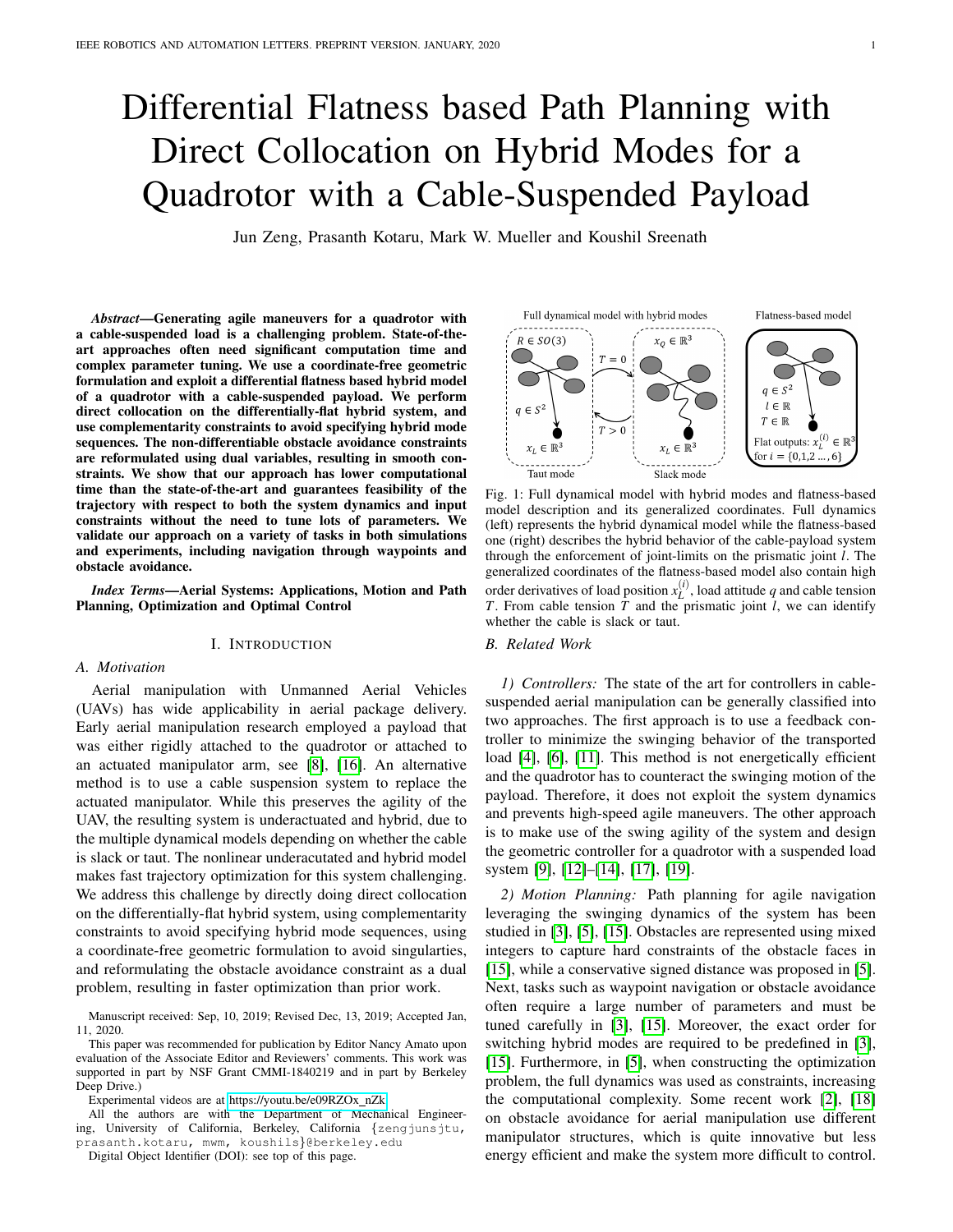## *C. Contributions*

The contributions of the paper with respect to prior work are:

- We model the quadrotor-load system using states as high order derivatives of load position, load attitude, cable tension and the distance between quadrotor and payload, presented in Figure [1.](#page-0-0) These states fully describe the system since the quadrotor-load system is differentiallyflat with load position as flat outputs.
- We use direct collocation and differential-flatness to speed up the optimization and reduce the number of nonlinear constraints. Complementarity constraints are also used to represent the hybrid modes, so that mode sequences don't have to be predefined.
- The non-differentiable collision-free constraints between quadrotor-load system and obstacles are reformulated into smooth (differentiable) nonlinear constraints using strong duality of optimization. This formulation leads us to compute *energy-efficient*, *dynamically feasible*, *but safe* trajectories for a variety of tasks.

## *D. Paper Structure*

This paper is organized as follows. Section [II](#page-1-0) describes the differential flatness based model for quadrotor-load system with complementarity variables representing the hybrid modes. Section [III](#page-1-1) presents path planning optimization formulation using direct collocation. The specifications for a variety of tasks are also illustrated. Section [IV](#page-4-0) and [V](#page-4-1) present numerical simulations and experiments. In Section [VI,](#page-5-0) the benchmark of computation time and further discussions are presented and Section [VII](#page-6-0) provides concluding remarks.

## II. MODEL AND SYSTEM VARIABLES

<span id="page-1-0"></span>In the paper, we model the quadrotor as a rigid body and the payload as a point mass, controlled by a massless cable. The system comprising of a quadrotor with a cable suspended load is proved in [\[14\]](#page-7-7) to be a differentially-flat hybrid system with a set of flat outputs  $(x_L, \psi)$  or  $(x_O, \psi)$  when the cable is taut or not, respectively, where  $x_L$ ,  $x_O$ ,  $\psi$  represent the load position, quadrotor position and quadrotor's yaw angle. The two hybrid modes are presented in Figure [1](#page-0-0) and the list of variables used in this paper are presented in Table [I.](#page-1-2) Recent research on aerial manipulation with cable-suspended payloads model the system using this hybrid approach. However, this renders trajectory optimization a complex problem, since it requires computing hybrid sequences subject to non-convex constraints on the system states.

We introduce a differential flatness based parameterization of the quadrotor-load system similar to [\[5\]](#page-7-9) for path planning. Figure [1](#page-0-0) shows the model description and the generalized coordinates. In this model, we describe the quadrotor's center of mass and the payload connected through a prismatic joint of length *l*, which is less than or equal to the original length of cable  $l_0$  when the cable is slack. Instead of using two angles to represent the load attitude, in this paper, the load attitude is represented directly by the unit vector from quadrotor to load

<span id="page-1-2"></span>

| $\mathscr{B},\mathscr{W}$   | Body and world frame                                           |
|-----------------------------|----------------------------------------------------------------|
| $m_O \in \mathbb{R}$        | Mass of quadrotor                                              |
| $m_L \in \mathbb{R}$        | Mass of suspended load                                         |
| $R \in SO(3)$               | Rotation matrix from $\mathscr{B}$ to $\mathscr{W}$            |
| $x_Q, v_Q \in \mathbb{R}^3$ | Position and velocity vectors of the quadrotor in $\mathcal W$ |
| $x_L, y_L \in \mathbb{R}^3$ | Position and velocity vectors of the payload in $\mathcal W$   |
| $f \in \mathbb{R}$          | Magnitude of the thrust for the quadrotor                      |
| $M \in \mathbb{R}^3$        | Moment vector for the quadrotor in the $\mathscr B$            |
| $q \in S^2$                 | Unit vector from quadrotor to the load                         |
| $l_0 \in \mathbb{R}$        | cable's length when taut                                       |

#### TABLE I: Various symbols used in the paper.

 $q \in S^2$ . This representation helps to reduce the computation time with the lower complexity for the auto-derivatives in the optimization solver. Notice that no matter if the cable is taut or slack, we always have

$$
x_Q = x_L - l \cdot q. \tag{1}
$$

Our generalized coordinates of the system include the flat outputs  $x_L^{(i)}$  $L^{(i)}$  representing the derivatives of order *i* for payload position, where  $i \in \{0, 1, ..., 6\}$ . Thus, we have,

<span id="page-1-3"></span>
$$
\frac{dx_L^{(i)}}{dt} = x_L^{(i+1)} \quad \text{for } i \in \{0, 1, ..., 5\}.
$$
 (2)

The optimization will search for the quantities  $x_L^{(i)}$  $L^{(t)}$  subject to the dynamic constraints given in [\(2\)](#page-1-3).

To fully describe the system's hybrid dynamics, the collocation relation described in [\(2\)](#page-1-3) is not sufficient. We also introduce the scalar magnitude of the cable tension  $T \in \mathbb{R}^+$  to describe the system dynamics,

<span id="page-1-4"></span>
$$
-Tq = m_L \ddot{x}_L + m_L ge_3,\tag{3}
$$

<span id="page-1-5"></span>
$$
T(l - l_0) = 0,\t\t(4)
$$

where [\(3\)](#page-1-4) and [\(4\)](#page-1-5) represent the payload dynamics and the complementarity constraint, respectively. With [\(2\)](#page-1-3), [\(3\)](#page-1-4), [\(4\)](#page-1-5), we can fully describe the system dynamics using the differentialflatness property.

*Remark 1:* Although the quadrotor attitude  $R \in SO(3)$  is excluded from the generalized coordinates for path planning, we can still calculate it based on the optimized values of flat outputs after the optimization, when cable is taut.

#### III. COLLOCATION-BASED PATH PLANNING

<span id="page-1-1"></span>We now propose the path planning optimization as a nonlinear optimization problem on *N* collocation states. We first note that [\(2\)](#page-1-3) represents the payload collocation constraints and [\(3\)](#page-1-4), [\(4\)](#page-1-5) represent complementarity constraints. The optimization problem then is,

$$
\min_{x_L^{(i)}, T, l, q} J(x_L^{(i)}, T, l, q) \tag{5a}
$$

s.t. 
$$
x_L^{(i)}(t_{k+1}) - x_L^{(i)}(t_k) = \frac{\Delta t_k}{2} (x_L^{(i+1)}(t_{k+1}) + x_L^{(i+1)}(t_k)),
$$
 (5b)

<span id="page-1-7"></span><span id="page-1-6"></span>
$$
m_L \ddot{x}_L(t_k) = -T(t_k)q(t_k) - m_L g e_3,\tag{5c}
$$

<span id="page-1-8"></span>
$$
T \ge 0,\tag{5d}
$$

$$
T(l(t_k) - l_0) = 0,
$$
\n<sup>(5e)</sup>

<span id="page-1-9"></span>
$$
0 \le l(t_k) \le l_0,\tag{5f}
$$

where [\(5b\)](#page-1-6) represents the direct trapezoidal collocation [\[7\]](#page-7-12) between two neighboring nodes with  $k \in \{1, 2, 3, ..., N - 1\}$ and  $i \in \{0, 1, ..., 5\}$ . The complementarity constraint is implemented in [\(5d\)](#page-1-7), [\(5e\)](#page-1-8) and we limit the prismatic distance between the quadrotor and the payload in [\(5f\)](#page-1-9). The trapezoidal collocation presented in [\(5b\)](#page-1-6) results in a second order approximation, enabling the computational efficiency.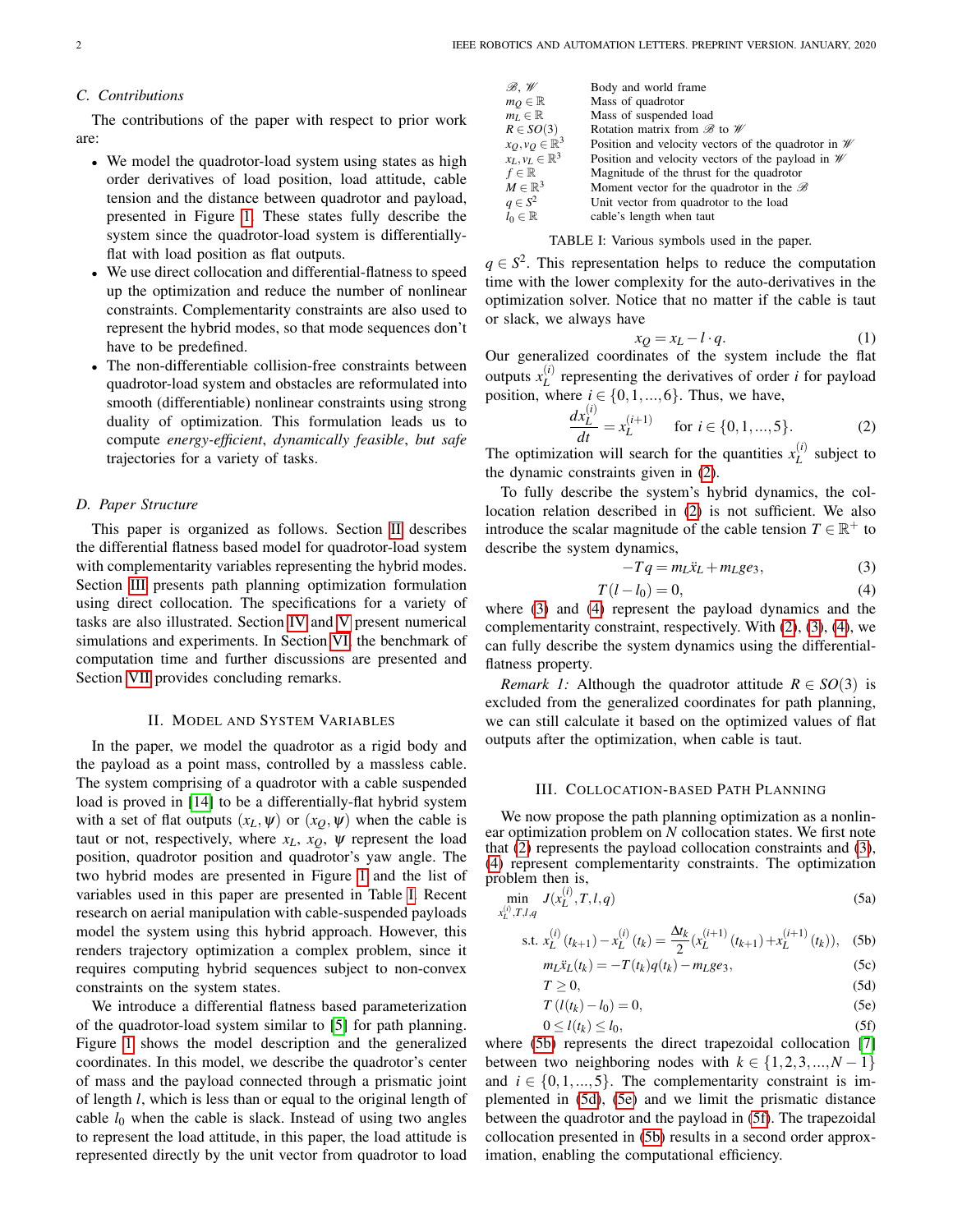<span id="page-2-0"></span>

Fig. 2: Obstacle avoidance formulation. Notice that the quadrotorload system is modelled as a controlled object with a square cuboid shape, denoted as  $\mathbb{E}_{OL}(t)$ . The load attitude is represented through the unit vector *q* and the cable length is *l*, which could be different from the nominal cable length  $l_0$ . The initial cuboid is first translated and then rotated based on the current configuration of the system. This translated and rotated cuboid  $\mathbb{E}_{QL}(t)$  is then used for the obstacle avoidance constraint,  $dist(\mathbb{E}_{OL}(t),\mathbb{O}) > d_{min}$ .

In the following, we describe the cost function and other constraints for different scenarios.

*1) Cost Function Formulation:* We use a cost function *J* as below,

$$
J = S_f t_f + \sum_{k=1}^{N} \left[ x_L^{(6)}(t_k) \right]^T Q x_L^{(6)}(t_k) + \bar{R}_0 T(t_k)
$$
  
+  $\bar{R}_1 (l_0 - l(t_k)) \Delta t_k + \bar{R}_2 (l(t_k) - l(t_{k-1}))^2 \Delta t_k$  (6)

<span id="page-2-3"></span>where  $t_f = \sum_{k=1}^{N} \Delta t_k$  and  $S_f$  represent the final time and the terminal cost parameter, respectively.  $Q \in \mathbb{R}^{3 \times 3}$  is a diagonal positive-definite matrix and  $\bar{R}_0$ ,  $\bar{R}_1$ ,  $\bar{R}_2$  are three positive scalars. By adding a terminal time cost, the optimization will find the optimal time while also considering energy efficiency.

*Remark 2:* Besides the terminal time cost, there are four other parts of the cost function. We use  $\sum_{k=1}^{N} x_L^{(6)}$  $L^{(6)}(t_k)$ <sup>T</sup> $Qx_L^{(6)}(t_k)\Delta t_k$  to minimize the energy consumption, since the torque of the quadrotor depends on the 6 *th* derivative of the payload position through differentialflatness property, as proved in [\[13\]](#page-7-13). Additionally, we have  $\sum_{k=1}^{N} \bar{R}_0 T(t_k) \Delta t_k$  and  $\sum_{k=1}^{N} \bar{R}_1 (l_0 - l(t_k)) \Delta t_k$  representing the cost on the taut and slack modes, respectively. From our intuitions, when  $\bar{R}_1$  becomes dominant, almost all nodes along the trajectory will stay in the taut mode. Inversely, when  $\bar{R}_0$  becomes larger, the solution will tend to have more slack nodes. Thus, with these two parts of cost function and the complementarity constraints, the hybrid modes need not be predefined, with the optimization finding the appropriate modes. Another advantage of having the term  $\sum_{k=1}^{N} \bar{R}_1(l_0$  $l(t_k)$ )∆ $t_k$  is to avoid having excessive slack phases. The term  $\overline{R}_2(l(t_k) - l(t_{k-1}))^2 \Delta t_k$  is required to help make the distance between quadrotor and payload transition smoother between the taut and the slack modes.

*2) Input Constraints:* According to the physical restrictions of the actuated system, we need to add constraints on the optimization variables. For example, the cable tension should have an upper bound *Tmax*, where we have

$$
0 \le T(t_k) \le T_{max}.\tag{7}
$$

We could estimate the maximum of cable tension from the maximum thrust of the quadrotor.

*3) Geometric constraints:* We could constrain the load attitude  $q(t_k)$  to prevent the load swinging over the quadrotor

and prevent collision between the payload and the propellers,  

$$
-q \cdot e_3 \ge \cos(\alpha_{max})
$$
 (8)

where the  $\alpha_{max}$  represents the maximum swing angle for load attitude.

*4) Obstacle Avoidance:* Here we present our novel implementation of transferring the obstacle avoidance constraints into smooth nonlinear constraints using strong duality of optimization, where the quadrotor-load system is considered as as a full-dimensional controlled object. Figure [2](#page-2-0) illustrates the obstacle avoidance formulation.

We model the quadrotor-load system as a controlled object  $\mathbb{E}_{OL}(t)$  with square cuboid shape, whose the central axis represents the prismatic joint  $l(t)$ . Although the quadrotor attitude *R* is excluded from the generalized coordinates for path planning, we actually don't simply consider the quadrotor as a point mass for obstacle avoidance. Instead, we use  $\varepsilon_x$ ,  $\varepsilon$ <sub>*y*</sub> (the cross section of the cuboid) and  $\varepsilon$ <sub>*z*</sub> (the additional maximum prismatic length), all of which are determined by the size of quadrotor and load. This moving square cuboid at each timestamp can be modelled through the rotation  $R_{QL}(t)$  and the translation  $t_{QL}(t)$  from an initial convex set  $\mathbb{B}_{QL}(t) = \{y : Gy \leq g\}$ , where  $G \in \mathbb{R}^{6 \times 3}$  and  $g \in \mathbb{R}^{6 \times 1}$ . In our implementation, the initial convex set  $\mathbb{B}_{OL}(t)$  represents the vertical connection between the quadrotor and the payload through the prismatic joint. We suppose the transformation relation from convex set  $\mathbb{B}_{OL}$  to  $\mathbb{E}_{OL}$  could be written as,

$$
\mathbb{E}_{QL}(t) = \widetilde{R_{QL}}(t) \mathbb{B}_{QL} + P_{QL}(t),
$$
\nwhere  $R_{QL}$  and  $P_{QL}$  are defined later in (15) and (14) respectively. The initial convex set  $\mathbb{B}_{QL}(t)$  is defined as,

 $\mathbb{B}_{QL}(t) = \{y = (y_1, y_2, y_3) \mid \mathcal{E} - \mathcal{E}_x \leq y_1 \leq \varepsilon_x,$ 

$$
-\varepsilon_y \leq y_2 \leq \varepsilon_y, 0 \leq y_3 \leq \varepsilon_z + l(t) \}.
$$
 (10)

We also assume that obstacles are convex compact sets with non-empty relative interior, such that each of them can be represented as

<span id="page-2-4"></span>
$$
\mathbb{O} = \{ y : Ay \le b \}. \tag{11}
$$

Then the collision-free trajectory generation with  $d_{min} > 0$  as a desired safety margin can be formulated as  $dist(\mathbb{F})$ 

<span id="page-2-1"></span>
$$
us_l(\mathbb{E}Q_L(l),\mathbb{U})>a_{min}\Leftrightarrow \exists \lambda,\mu>0:
$$

$$
-g^{T}\mu + (AP_{QL}(x) - b)^{T}\lambda > d_{min},
$$
\n
$$
G^{T}\mu + R_{QL}(x)^{T}A^{T}\lambda = 0, \quad ||A^{T}\lambda|| < 1,
$$
\n(12)

where  $\lambda$  and  $\mu$  represent the dual variables associated with the obstacle O. The detailed proof of [\(12\)](#page-2-1) can be found [\[20,](#page-8-3) Theorem 1].

We could also use a slack variable *s* to represent the penetration distance if the safety margin is not needed to be strictly guaranteed, then the obstacle avoidance with minimum penetration could be formulated as

<span id="page-2-2"></span>
$$
dist(\mathbb{E}_{QL}(t), \mathbb{O}) > d_{min} \Leftrightarrow \exists \lambda, \mu > 0, s \ge 0:
$$
  
\n
$$
-g^T \mu + (AP_{QL}(x) - b)^T \lambda > d_{min} - s, \quad (13)
$$
  
\n
$$
G^T \mu + R_{QL}(x)^T A^T \lambda = 0, \quad ||A^T \lambda|| < 1.
$$

Introducing the slack variable *s* as the penetration distance in [\(13\)](#page-2-2) would make this nonlinear optimization smoother. To minimize the penetration distance, we also need to add a term *Ks* with a large positive scalar *K* into the cost function [\(6\)](#page-2-3).

*Remark 3:* The constraint  $dist(\mathbb{E}_{QL}(t), \mathbb{O}) > d_{min}$  is nondifferentiable, while the dual variables in the formulation [\(12\)](#page-2-1)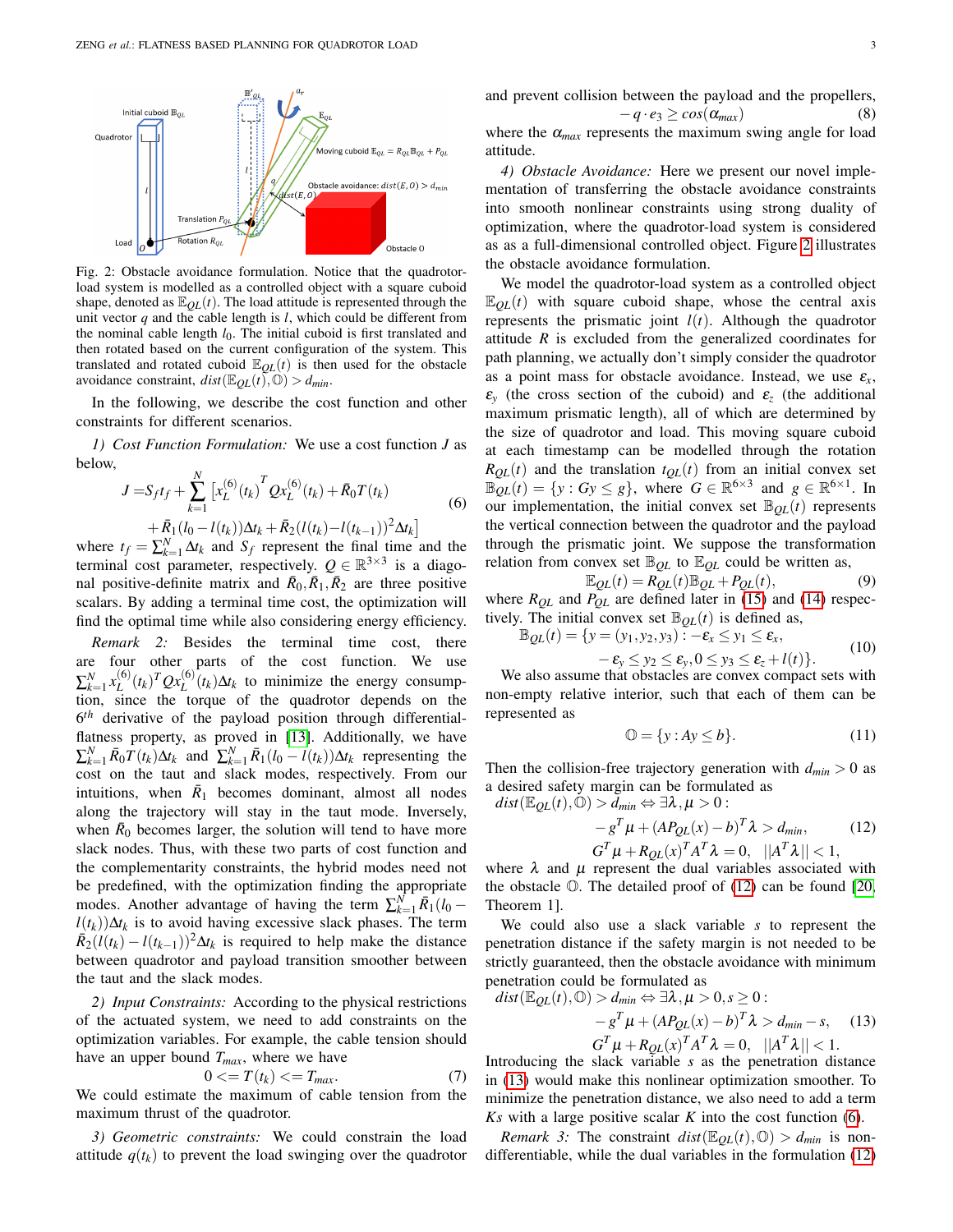<span id="page-3-2"></span>

Fig. 3: Snapshots of simulation for obstacle avoidance task while navigating from the origin  $[0,0,0]^T$  to a target payload position  $[4,0,0]^T$ . There is a cubic obstacle centered at  $[2,0,0]^T$  with side length equal to 1*m* and no waypoints positions are predefined. The system avoids the obstacle laterally if the height of the obstacle is relatively high and vertically if the obstacle's height is smaller. Notice that the desired quadrotor attitude is generated based on the differential flatness.

or [\(13\)](#page-2-2) could make the constraint become differentiable and smooth, so that a variety of nonlinear optimization solvers could tackle this kind of optimization problem. Here we show that that if the controlled object (quadrotor-load system) and the obstacles are described by convex sets such as polytopes or ellipsoids (or can be decomposed into a finite union of such convex sets), then the collision avoidance constraints can be exactly and non-conservatively reformulated as a set of smooth non-convex constraints in [\(12\)](#page-2-1).

The final question is how to express the rotation matrix *RQL* and translation vector *PQL* as functions of load position and load attitude. It's straight forward that,

<span id="page-3-1"></span>
$$
P_{QL}(t) = x_L(t),\tag{14}
$$

where the translation vector equals to the load position. After a pure translation  $P_{QL}(t)$ , our cuboid moves from  $\mathbb{B}_{QL}(t)$ to  $\mathbb{B}_{QL}'(t)$ , presented in Figure [2.](#page-2-0) The rotation matrix  $R_{QL}$ represents a  $\theta_r$  rotation along the axis  $a_r$ , colored as orange in Figure [2,](#page-2-0) where the rotation matrix could be expressed through the Rodrigues' rotation formula,

<span id="page-3-0"></span>
$$
R_{QL} = I_3 + \sin(\theta_r)\hat{a}_r + (1 - \cos(\theta_r))\hat{a}_r^2, \tag{15}
$$

 $RQL = I_3 + \sin(\sigma_r)a_r + (1 - \cos(\sigma_r))a_r,$  (15)<br>where  $\hat{ }$  represents the hat operator such that  $\forall x, y \in \mathbb{R}^3, \hat{x}y =$  $x \times y$ , further,  $\theta_r = \pi$ ,  $a_r = \frac{q_0 + q}{||q_0 + q||}$  and  $q_0 = [0, 0, -1]^T$ represents the vertical load attitude of cuboid  $\mathbb{B}_{QL}^{\prime}(t)$ .

*Remark 4:* A similar approach is to represent the quadrotorload system as a combination of two cuboids for obstacle avoidance, one for the quadrotor and the other one for the payload and the suspended cable. Although this representation describes the system in more details than our approach, the computational time will be largely increased, since the additional cuboid introduces more slack variables and constraints and increases the complexity of the nonlinear optimization problem. For an overall consideration, this alternative approach is not used in this paper.

*5) Special Tasks:* In this section, we show how our general formulation of the optimization problem can be particularized for specific tasks, such as waypoint navigation, payload throwing towards a desired target and passing through narrow windows.

*a) Waypoint navigation:* The waypoint navigation can be specified either on load position or quadrotor position. For the robustness of the algorithm, we do not use equality constraints

<span id="page-3-3"></span>

Fig. 4: Top-view of the desired payload position trajectories for navigating three waypoints without position error tolerance. In both trajectories, the quadrotor starts from hover at the origin and returns to the same position after flying through the payload waypoints. The three waypoints are  $[0, 2, 0]^T$ ,  $[2, 2, 0]^T$  and  $[2, 0, 0]^T$ , marked with diamonds. The three payload trajectories colored in blue, green and red are optimized with  $\dot{\bar{R}}_0 = 10^4, 10^5, 10^6$ , respectively. Note that the scalar  $\bar{R}_0$  is the weight parameter in the cost function in [\(6\)](#page-2-3).

<span id="page-3-4"></span>

Fig. 5: x-z plane view of the desired payload trajectory for throwing task. According to the optimization results, the payload is released after being transported from the origin  $[0,0,0]^T$  and reaches the desired target of  $[5,0,0]^T$  after a projectile trajectory. Note that after the payload is released, only the snapshots of the payload are shown.

but allow a small tolerance  $\varepsilon$  around the waypoint:

$$
p_{wL,i} - \varepsilon \le x_L(t) \le p_{wL,i} + \varepsilon \text{ (payload waypoints)},\tag{16}
$$

 $p_{wQ,i} - \varepsilon \leq x_Q(t) \leq p_{wQ,i} + \varepsilon$  (quadrotor waypoints), where  $x_Q(t) = x_L(t) - l(t)q(t)$ . Moreover, it would also be possible to set the position of the load or the quadrotor for specific node, since it is fully defined in the system state.

*b) Payload throwing:* A payload throwing task can be achieved through a final release of payload after quadrotorload navigation so that it free falls towards a given target. The ballistic trajectory is well defined as function of the velocity at the moment of release. Assume  $x_r$  be the position,  $v_r$  the velocity of the payload in the world frame at the moment of release and  $x_t$  the target position. The released payload arriving at the given target  $x_t$  can be written as a constraint,

$$
x_r + v_r t_r + [0, 0, -\frac{1}{2} g t_r^2]^T = x_t, \tag{17}
$$

where  $t_r$  represents the travel time from the release moment to the target position. In the payload throwing task, We don't need to preset the travel time  $t_r$  and the position of release  $x_r$ , but let the optimization find the most appropriate values.

*c) Window task:* In this task, the quadrotor and the load have to move through a window of height being smaller than the cable length, so that the quadrotor is forced to swing up the load to make it pass through the window, or to have hybrid mode transitions to achieve aggressive window avoidance maneuvers. Since a window-shaped obstacle can be considered as the combination of four obstacles together, the window task could be considered as a task to avoid multiple obstacles.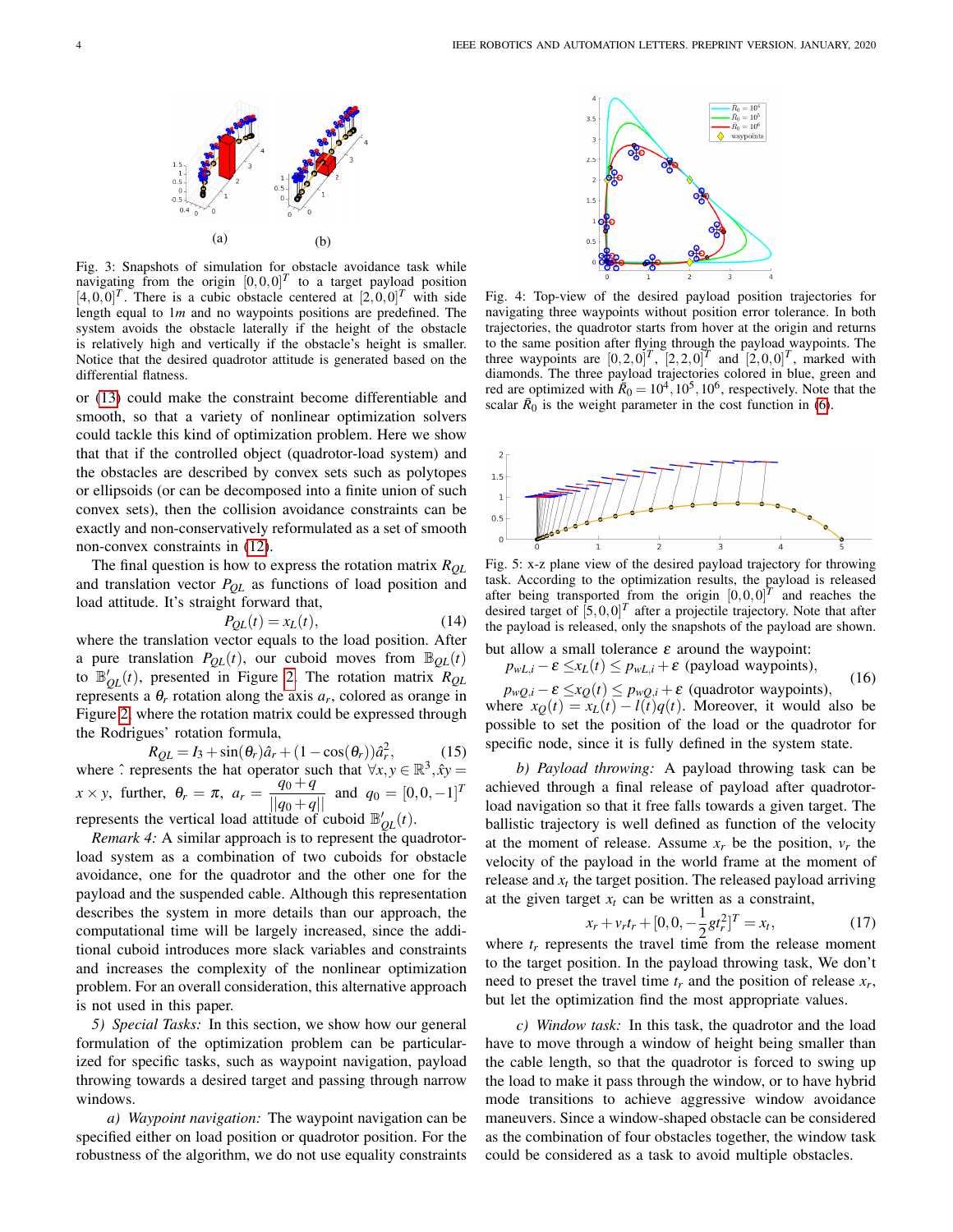#### IV. NUMERICAL SIMULATIONS

<span id="page-4-0"></span>In this section, we present the numerical simulations of our path planning algorithm. Navigation of quadrotor-load system through waypoints, obstacle avoidance or other specifications.

#### *A. Navigation with Obstacle Avoidance*

Our algorithm is able to find dynamically-feasible trajectories for navigation task with obstacle avoidance. We select 50 nodes for this path planning formulation and the example shown in Figure [3a](#page-3-2) demonstrates path planning for obstacle avoidance. Snapshots show that the system initially hovers at the origin and navigates to another target payload position by avoiding the obstacle between them. Moreover, since our path planning problem formulation considers the energy efficiency, the quadrotor-load system will avoid the obstacle with different poses based on it. For example, when the height of this cuboid is decreased to 0.5*m*, the quadrotor-load system will navigate this open space by avoiding the obstacle vertically instead of laterally, shown in Figure [3b.](#page-3-2)

#### *B. Waypoint Navigation*

The algorithm is able to find solutions for the waypoint navigation task with computational efficiency. Firstly, the quadrotor-load system is required to maneuver from hover at origin and back to the origin, while navigating through three waypoints without any tolerance ( $\varepsilon = 0$ ). We have 100 nodes along the trajectories and 25 nodes are assigned for each segment of the trajectory. We show in Figure [4](#page-3-3) that waypoint navigation task is well executed.

## *C. Payload Throwing*

In order to throw the payload towards the target position after the navigation, the system needs to swing it up and move towards the target position. In addition, the quadrotor might need to lift the payload and make the horizontal velocity at release positive, to ensure the payload has sufficient time during the free fall projection. We don't need additional constraints to specify the movement, while letting the optimization find the appropriate time for payload release. In the simulation presented in Figure [5,](#page-3-4) the quadrotor lifts the payload a little bit from the initial position and swings it to pump energy before releasing the payload.

## *D. Window Tasks*

*1) Non-Guided Window Task:* For a window whose height is bigger than the length of cable, the optimization could generate a dynamically feasible trajectory to pass through this kind of window, presented in Figure [6.](#page-4-2)

*2) State-Guided Window Task:* For the narrow window, in order to decrease the computation time, we could add constraints at the specific node during the optimization. In Figure [7,](#page-4-3) we show that our system could navigate through a narrow window while additionally defining a waypoint in the open space surrounded by the window obstacle as guidance for the optimization. Precisely, we put 30 nodes for this path

<span id="page-4-2"></span>

Fig. 6: Snapshots of maneuvering through window-like obstacles. With the definition of a signed distance, our quadrotor-load system could execute the window task. In this numerical simulation, the window's height and width are 1.2*m* and 1.0*m* respectively. Although the quadrotor-load system moves aggressively in this scenario, the optimization still generates an obstacle-free trajectory. Notice that the cable is always taut from the result of the optimization. Two lateral obstacles representing the window are excluded in the plotting but considered in the optimization formulation.

<span id="page-4-3"></span>

Fig. 7: X-Z view of snapshots of passing through a window with waypoint guidance. By defining one waypoint in the window area, our system could navigate through a narrow window. We only put a constraint that waypoint should lay inside the open space surrounded by the window. Notice that the cable is always taut from the result of the optimization. Two lateral obstacles representing the window are excluded in the plotting but considered in the optimization formulation.

planning problem and put these additional constraints at node number 15: (i) load position is inside the open space  $\mathbb{S} = \{y =$  $(y_1, y_2, y_3) : y_1 \in [-0.5, 0.5], y_2 \in [-1, 1], y_3 \in [1.5, 2.5]$ ; (ii) load attitude angle  $\alpha$  is bigger than  $\alpha_{min}$ , where  $\alpha_{min} = \pi/4$ . Here load attitude angle  $\alpha$  represents the angle between load attitude and vertical direction,

$$
\cos(\alpha) = [0, 0, -1]^T \cdot q
$$

*3) Mode-Guided Window Task:* An alternative method to pass through a narrow window is to exploit the hybrid modes of the system. To exploit it, we could increase the  $\bar{R}_0$  to be relatively large values at several middle nodes and this leads the optimization to generate motions where the cable will be taut, slack and taut when passing through the narrow window. The snapshots of maneuvering though a narrow window are presented in Figure [8,](#page-5-1) where we can easily observe that instead of an aggressive swing in Figure [7,](#page-4-3) the quadrotor moves down to decrease the distance between itself and the suspended payload to avoid obstacles, where the cable becomes slack.

#### V. EXPERIMENTAL RESULTS

## <span id="page-4-1"></span>*A. Setup*

A custom build quadrotor with a Raspberry Pi 3 based Navio-2 is used to test the trajectories generated using our planner. A ROS node on Raspberry Pi 3 runs the on-board attitude control at 500Hz. The ground station consists of a MacBook Pro running Ubuntu 18.04 and ROS melodic. A ROS node runs the position control at 200Hz on the ground control and communicates with the onboard control through WiFi. A 3D printed load is suspended using a string from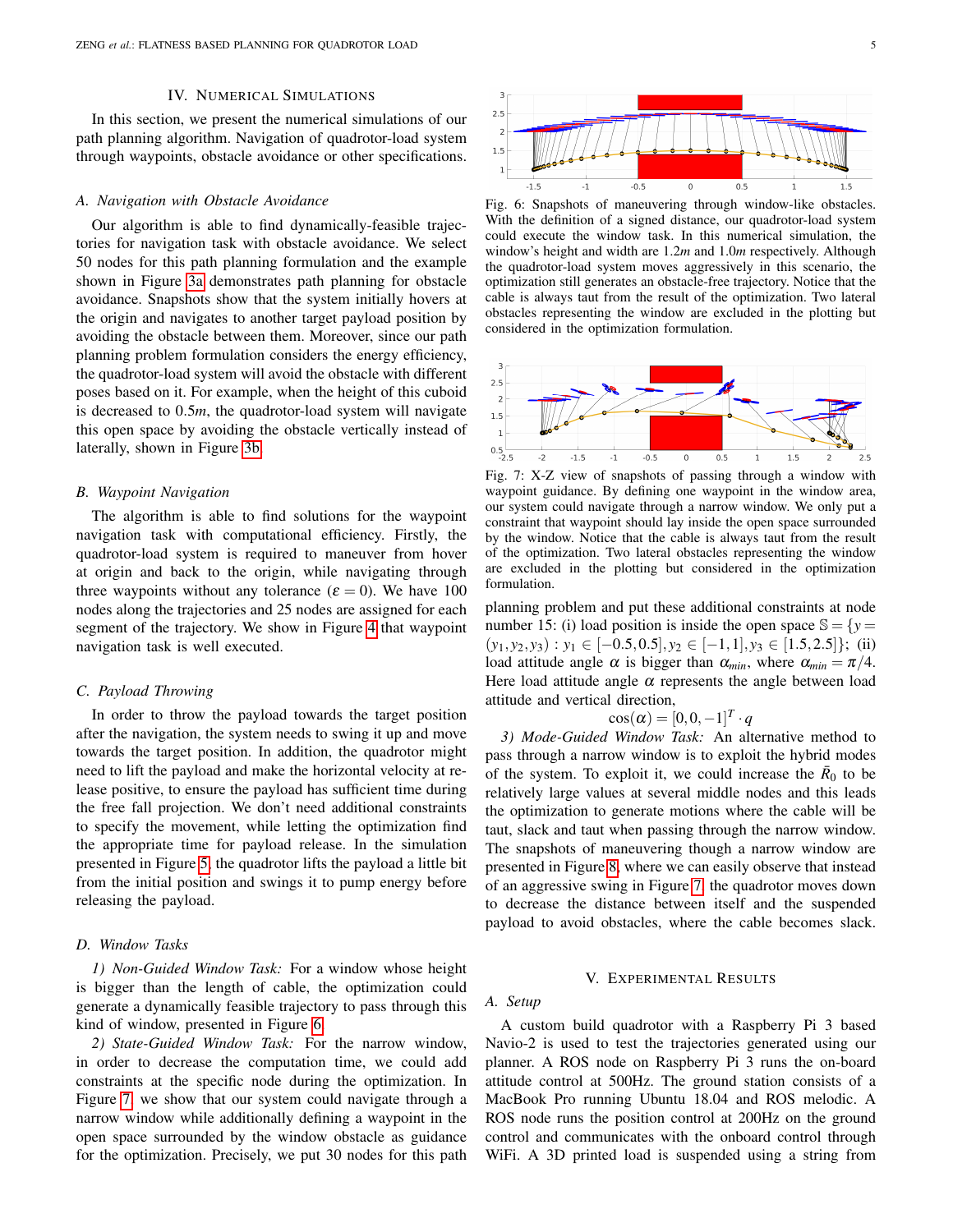<span id="page-5-1"></span>

(b) Distance between quadrotor and payload

Fig. 8: Snapshots of passing through a window with hybrid modes. By tuning cost parameters, the optimization generates the hybrid modes to pass through the window. In Figure [8b,](#page-5-1) we could also easily observe the three hybrid modes during this maneuver, where the cables are marked dotted when they become slack. Two lateral obstacles representing the window are excluded in the plotting but considered in the optimization formulation.

<span id="page-5-2"></span>

| Description                    | Notation                                    | Value        |
|--------------------------------|---------------------------------------------|--------------|
| mass of the quadrotor          | $m_O$                                       | 0.825Kg      |
| mass of the payload            | m <sub>L</sub>                              | $0.065$ Kg   |
| length of cable                | $l_{0}$                                     | 1.097m       |
| load attitude angle limitation | $\alpha_{max}$                              | $\pi/2$      |
| quadrotor dimension            | $2\varepsilon_{\rm x}/2\varepsilon_{\rm y}$ | 0.255/0.255m |
| safety distance                | $d_{min}$                                   | 5cm          |

TABLE II: Parameters for experiments

the quadrotor. Parameters for the hardware setup are listed in Table [II.](#page-5-2) Optitrack motion capture system is used to estimate the pose, velocity of the quadrotor and load. An Inertial Measurement Unit (IMU) on the Navio2 is used to estimate the body-attitude and body-rates.

The optimal trajectories generated using the techniques described in Sections [III](#page-1-1) & [IV](#page-4-0) are implemented in the experiments using the following control architecture. The optimal trajectory outputs the load trajectory and its derivatives  $x_L^{(i)}$  $L^{(l)}$  and the corresponding quadrotor trajectory is computed through differential flatness. The control-loop is closed around this trajectory, i.e, we implement trajectory tracking control on the quadrotor. Note, this is due to our limitations in estimating the load-cable attitude and its angular velocity accurately, as the load attitude states are vital to achieve load position control [\[13\]](#page-7-13).

For the path planning optimization problems, we use open source solver IPOPT [\[1\]](#page-7-14) in Matlab with modeling language Yalmip [\[10\]](#page-7-15). In each experiment, we first generated an offline trajectory on a laptop, and this trajectory is sent to the ground control using a Python interface.

Finally, experimental snapshots for some scenarios are shown in Figure [9](#page-6-1) and some experiments are demonstrated in the video at [https://youtu.be/e09RZOx](https://youtu.be/e09RZOx_nZk)\_nZk. The experiments illustrate obstacle avoidance with and without waypoint guidance. In the video, we also show more complex cases, such as generating a s-shaped trajectory to avoid wall-shaped obstacles in a closed space.

## *B. Computation Time*

To verify the computation time advantage of our approach, we time the path planning optimization for each scenario. A MacBook Pro with Intel Core i7 (CPU 2.6*GHz* base speed) running Ubuntu 18.04 was used for the offline path planning computation. For each scenario mentioned in Section [IV,](#page-4-0) the computation time are measured 10 times. For obstacle avoidance formulation, we firstly use the safe margin distance constraints in [\(12\)](#page-2-1). The results are listed in Table [III.](#page-6-2) Our algorithm outperforms state-of-the-art approaches and is over 10 times faster in hover to hover with no obstacles, payload throwing and waypoint navigation, where it takes generally less than 1s with our algorithm. In [\[5\]](#page-7-9) authors need 10s to 30s for payload throwing and around 50s for triangle flight for waypoint navigation and in [\[15\]](#page-7-10) more than 3000s are needed for some complex trajectories.

In Section [III,](#page-1-1) we noted that the minimum-penetration formulation in [\(13\)](#page-2-2) could be used as obstacle avoidance constraints, which makes the problem smoother. In this case, the computation time is further reduced about 10-20% when the obstacles are crowded. The results of computation time are also listed in Table [III.](#page-6-2)

## *C. Initial Guess*

In the results so far, we have not used any initial guess for solving our optimization problem. Our optimization formulation in [\(5\)](#page-1-9) is a non-convex optimization problem, and hence computationally challenging to solve in general. It is well-known that the solution quality critically depends on the initial guess that is provided to the solvers, and that different initial guesses can lead to different (local) optima. Unfortunately, computing a good initial guess is often difficult and highly problem dependent; ideally, the initial guess should be obstacle-free and approximately satisfy the system dynamics. We propose the use of  $A^*$  to get initial guesses for  $x_L$  and also its high order derivatives with collocation constraints in [\(5b\)](#page-1-6). The initial guess of cable tension *T* and load attitude *q* could be calculated from the load acceleration and the distance  $l(t)$ between the quadrotor and the payload. The initial guess of penetration distance *s* is assumed as the biggest dimension of the obstacle. The results with minimum-penetration method and A\* as initial guess are also listed in Table [III.](#page-6-2)

#### VI. RESULTS AND DISCUSSION

#### <span id="page-5-0"></span>*A. Advantages*

Our approach generates energy efficient, dynamically feasible trajectories, which satisfy the constraints of obstacle avoidance, waypoint navigation, and hybrid mode transitions. The algorithm could handle almost all the cases for the system containing a quadrotor with a suspended payload, without the need of excessive cost tuning. The guidance in the form of specifying waypoints is optional. Our problem formulation exploits the differential-flatness property with complementarity constraints for representing either slack or taut for the cable. As we don't use full dynamics as collocation constraints, and instead use differential flatness, this reduces the number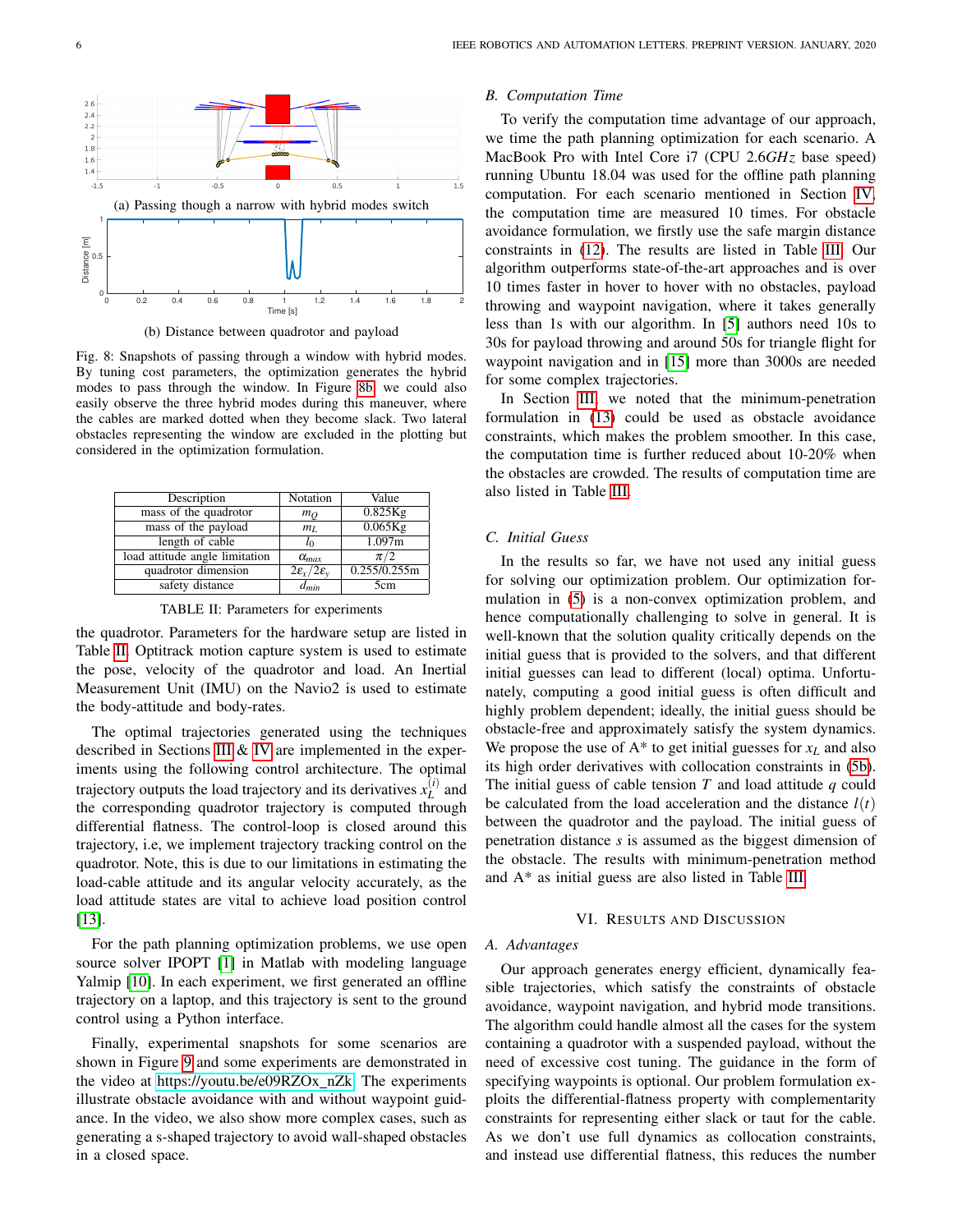<span id="page-6-1"></span>

(a) Obstacle avoidance without waypoint

guidance



(b) Obstacle avoidance with lateral waypoint guidance



(c) Payload waypoint navigation with horizontal waypoint guidance

<span id="page-6-2"></span>Fig. 9: Experimental snapshots of the quadrotor-with-load system executing successful obstacle avoidance and waypoint navigation maneuvers. The numbers of provided waypoints in Figure [9a, 9b,](#page-6-1) and [9c](#page-6-1) equal to zero, one and three, respectively.

|                                          |       | safety margin distance |         | minimum-penetration   | minimum-penetration          |          |         |
|------------------------------------------|-------|------------------------|---------|-----------------------|------------------------------|----------|---------|
| Algorithm types                          |       | without initial guess  |         | without initial guess | with $A^*$ for initial guess |          |         |
| Experiments                              | nodes | mean $[s]$             | std [s] | mean $[s]$            | std [s]                      | mean [s] | std [s] |
| Hover to hover                           | 50    | 0.46                   | 0.22    | 0.47                  | 0.19                         | 0.53     | 0.21    |
| Vertical obstacle avoidance              | 50    | 9.8                    | 5.3     | 9.6                   | 4.9                          | 8.1      | 5.7     |
| Horizontal obstacle avoidance            | 50    | 14.3                   | 4.7     | 14.5                  | 4.5                          | 11.8     | 3.7     |
| Guided obstacle avoidance                | 50    | 6.2                    | 1.1     | 6.6                   | 1.3                          | 5.9      | 0.9     |
| Payload throwing                         | 50    | 1.4                    | 1.1     | 1.3                   | 1.0                          | 1.3      | 0.6     |
| Triangle flight for quadrotor waypoints  | 100   | 0.39                   | 0.14    | 0.37                  | 0.16                         | 0.38     | 0.19    |
| Triangle flight for payload waypoints    | 100   | 0.42                   | 0.18    | 0.45                  | 0.21                         | 0.44     | 0.17    |
| No-guided for window task                | 50    | 103.1                  | 11.3    | 94                    | 9.2                          | 88.4     | 9.1     |
| State-guided for window task*            | 30    | 470.2                  | 47.0    | 442.6                 | 41.9                         | 390.4    | 38.2    |
| Mode-guided for window task <sup>*</sup> | 30    | 723.9                  | 82.7    | 669.1                 | 74.2                         | 557.2    | 78.2    |

TABLE III: Computation time. The time metrics of using constraints with safety margin distance in [\(12\)](#page-2-1) or with minimum-penetration distance in [\(13\)](#page-2-2) for different tasks mentioned in Section [IV](#page-4-0) are presented, respectively. The dual infeasibility tolerance for solver IPOPT needs to be set higher for state-guided and window-guided for window task. The standard deviation of computation time comes from fluctuations of CPU performance. We could observe that computation time is decreased when the obstacles become crowded when using minimum-penetration as obstacle avoidance constraints and initial guesses are also helpful to the even faster optimization. Notice that the computation time of  $A^*$ is excluded in this table.

of nonlinear constraints in the optimization problem and the computation time of motion planning is far more optimized compared to prior work.

#### *B. Complexity and Robustness*

Assume we have *m* nodes for our optimization and *n* obstacles (simply assumed as cuboids, then matrix *A* in [\(11\)](#page-2-4) becomes  $6 \times 3$ ) need to be considered in the collision-free trajectory generation, then we have  $(3 \times 7 + 1 + 3 + 1)n + (6 +$  $3\mu m = 26n + 9mn$  variables to optimize, where  $21n$  variables are for payload positions and their derivatives, 5*n* ones for load attitude, cable tension, quadrotor-load distance and 9*mn* ones for dual variables  $\lambda$  and  $\mu$  in [\(12\)](#page-2-1).

The problem becomes challenging if the environment becomes crowded with obstacles. We test the scalability of our planning algorithm with different numbers of obstacles. The environment setup and scalability results are presented in Table [IV](#page-7-16) and Figure [10.](#page-7-17)

#### *C. Limitations and Future Work*

One limitation of our approach is that it is quite difficult to set physical limitations of quadrotor movement directly. For example, in order to set the maximum of thrust *f* or moment *M* of the quadrotor, a nonlinear constraint need to be formulated with the differential-flatness property. Without physical limitations on the quadrotor, it might make our

trajectory too aggressive so that our controller could be unable to experimentally track it. A possible method to improve that is to assign some additional upper or lower bounds on the payload jerk, snap or other high order derivatives (which are linear constraints). Since we focus on purely optimizationbased planning approach with collocation for quadrotor-load system, the complexity of our algorithm increases with the number of obstacles and may no longer be efficient when there are too many obstacles. This motivates us to combine the sampling based and optimization based methods together in the future work, which could reduce the computation time in the environments crowded with obstacles and keep the trajectories dynamically feasible.

## VII. CONCLUSION

<span id="page-6-0"></span>In this work, we proposed a model for parametrizing the quadrotor with a suspended payload using the differentialflatness property with complementarity constraints. With additional constraints from robot, task, environment and customized guidance, the path planning was formulated as a nonlinear optimization problem on collocation points. Our contributions are mostly three parts: We (i) model the system using high order derivatives of load position, load attitude, cable tension, and distance between quadrotor and payload, which fully describes the quadrotor-load system as it's differentiallyflat with load position as flat outputs; (ii) formulate the path planning problem as a nonlinear optimization problem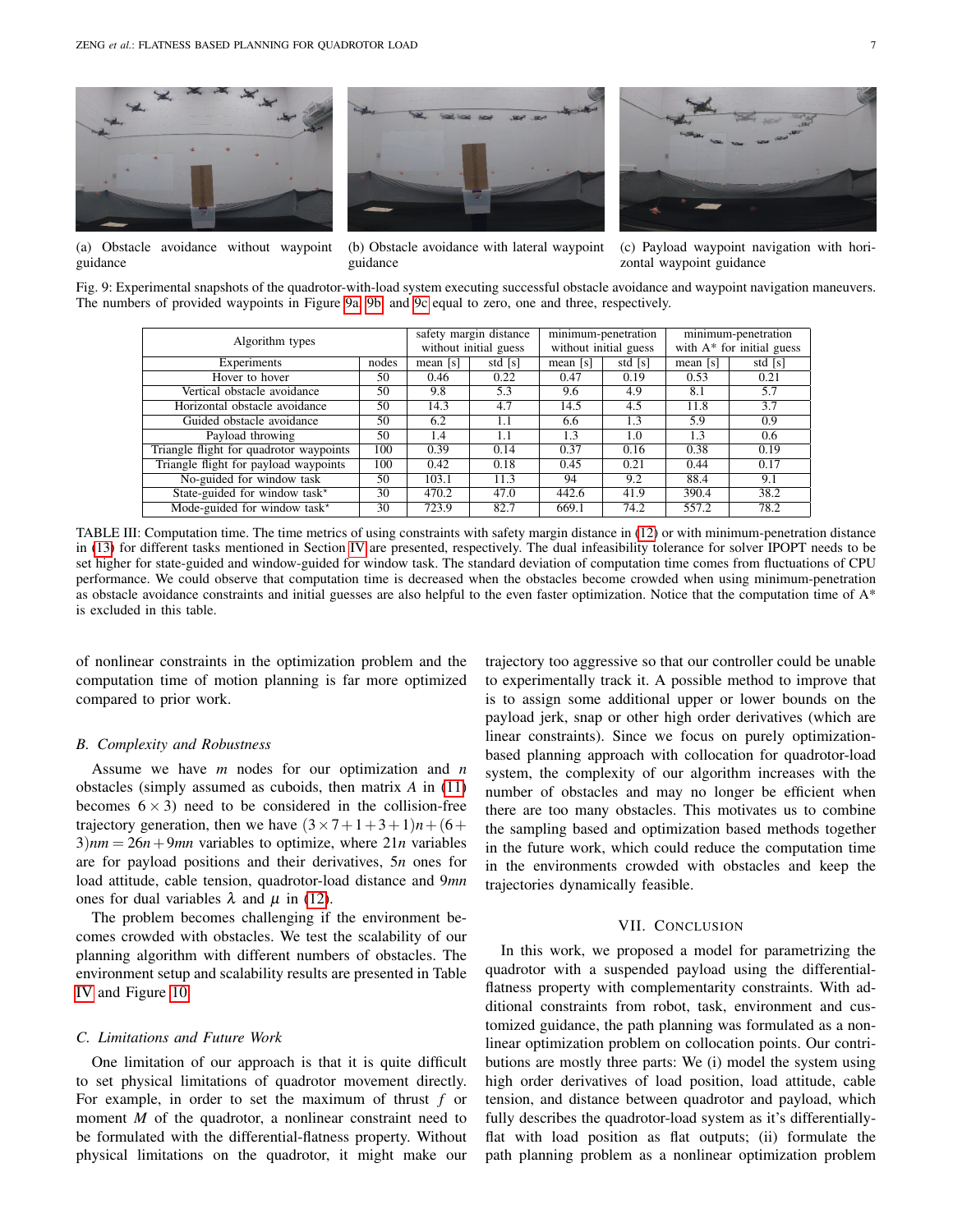<span id="page-7-16"></span>

| number of obstacles |     |      |      |       |       |       |       |       |       |       |       |       |
|---------------------|-----|------|------|-------|-------|-------|-------|-------|-------|-------|-------|-------|
| mean [s]            |     | 7.0  |      | 72.1  | 15.2  | 120.5 | 153.1 | 165.2 | 218.7 | 252.3 | 292.1 | 342.9 |
| std [s]             |     |      | 9.2  | 45.0  | 60.1  | 53.7  | 62.1  | 86.5  | 79.7  | 83.8  | 102.5 | 136.7 |
| min [s]             |     |      | 16.8 | 25.6  | 33.2  | 61.9  | 88.5  | 82.4  | 141.4 | '36.6 | 158.0 | 191.2 |
| max [s]             | 8.1 | 32.0 | 40.5 | .72.3 | 223.5 | 226.4 | 272.8 | 289.9 | 332.0 | 428.9 | 569.1 | 652.7 |
| failing cases       |     |      |      |       |       |       |       |       |       |       |       | 10    |

TABLE IV: Complexity and robustness analysis for path planning algorithm in a crowded environment with obstacles. The planning problem is setup with [0,−2.5,1.0], [0,2.5,1.0] are payload initial and final positions and no waypoints are predefined in the planner. In the closed space  $\hat{S} = \{y = (y_1, y_2, y_3) : y_1 \in [-1.5, 1.5], y_2 \in [-1.5, 1.5], y_3 \in [0, 2]\}$ , we randomly generate cubes with dimensions 0.5m by 0.5 by 0.5m as obstacles Moreover, we limit the payload system movement in the closed space  $\mathbb{W} = \{y = (y_1, y_2, y_3) : y_1 \in [-1.5, 1.5], y_2 \in [-3, 3], y_3 \in [0, 2]\}$ , which forces the system to navigate between obstacles and ensure the initial and the final configurations of the system are collision-free. For each trail, we sample the designed number of obstacles and test the path planning algorithm and we have 20 trails for each number of obstacles. Initial guesses with  $A^*$  are used and minimum-penetration for obstacle avoidance is applied for optimization formulation. The failing cases comes from the number of iterations exceeding due to an almost infeasible environment to navigate as there are too many big obstacles and we have limited the movement of quadrotor-payload system in the closed space W.

<span id="page-7-17"></span>

Fig. 10: Complexity and robustness analysis of planning algorithm: navigation task in a closed crowded environment W with payload position from [0,−2.5,1.0] to [0,2.5,1.0]. The details about additional constraints and obstacle sampling are presented in the caption of Table [IV.](#page-7-16) In Figure [10a, 10b, 10c, 10d,](#page-7-17) we show four successful trails with eight random obstacles, where the difficulty of obstacle avoidance could vary depending on their locations and that's why the computation time holds a relatively large standard deviation, presented in Table [IV.](#page-7-16) We also visualize the case when the path planning algorithm fails, where twelve random obstacles are randomly sampled, presented in Figure [10e.](#page-7-17) From our observation, this failing case comes from the environment becomes too crowded in this case and there's no feasible trajectories in the closed environment.

with direct collocation constraints and use complementarity constraints to represent the hybrid modes; (iii) propose a novel method for reformulating the obstacle avoidance from nonconvex constraints into smooth ones with dual variables, by considering the quadrotor-load system as as a full-dimensional controlled object. Our trajectory generation problem outperforms the state-of-the-art in the computation time. We numerically and experimentally verified our approach, showing that our method could easily generalize to a variety of tasks, such as waypoint navigation, obstacle avoidance, payload throwing and window tasks. We also experimentally validated the majority of planning tasks.

#### **REFERENCES**

- <span id="page-7-14"></span>[1] R. H. Byrd, M. E. Hribar, and J. Nocedal, "An interior point algorithm for large-scale nonlinear programming," *SIAM Journal on Optimization*, vol. 9, no. 4, pp. 877–900, 1999.
- <span id="page-7-11"></span>[2] A. Caballero, M. Bejar, A. Rodriguez-Castaño, and A. Ollero, "Motion planning with dynamics awareness for long reach manipulation in aerial robotic systems with two arms," *International Journal of Advanced Robotic Systems*, vol. 15, no. 3, p. 1729881418770525, 2018.
- <span id="page-7-8"></span>[3] C. de Crousaz, F. Farshidian, and J. Buchli, "Aggressive optimal control for agile flight with a slung load," in *IEEE/RSJ International Conference on Intelligent Robots and Systems Workshop on Machine Learning in Planning and Control of Robot Motion*, 2014.
- <span id="page-7-2"></span>[4] A. Faust, I. Palunko, P. Cruz, R. Fierro, and L. Tapia., "Learning swingfree trajectories for uavs with a sus- pended load," in *IEEE International Conference on Robotics and Automation*, 2013, pp. 4902-4909.
- <span id="page-7-9"></span>[5] P. Foehn, D. Falanga, N. Kuppuswamy, R. Tedrake, and D. Scaramuzza, "Fast trajectory optimization for agile quadrotor maneuvers with a cablesuspended payload," in *Robotics: Science and Systems*, 2017.
- <span id="page-7-3"></span>[6] M. E. Guerrero, D. A. Mercado, R. Lozano, and C. D. García, "Passivity based control for a quadrotor uav transporting a cable-suspended payload with minimum swing," in *IEEE Conference on Decision and Control*, 2015, pp. 6718–6723.
- <span id="page-7-12"></span>[7] M. Kelly, "An introduction to trajectory optimization: how to do your own direct collocation," *SIAM Review*, vol. 59, no. 4, pp. 849–904, 2017.
- <span id="page-7-0"></span>[8] S. Kim, S. Choi, and H. Kim, "Aerial manipulation using a quadrotor with a two dof robotic arm," in *2013 IEEE/RSJ International Conference on Intelligent Robots and Systems*, 2013, pp. 4990–4995.
- <span id="page-7-5"></span>[9] T. Lee, K. Sreenath, and V. Kumar, "Geometric control of cooperating multiple quadrotor uavs with a suspended payload," in *IEEE Conference on Decision and Control*, 2013, pp. 5510–5515.
- <span id="page-7-15"></span>[10] J. Löfberg, "Yalmip : A toolbox for modeling and optimization in matlab," in *In Proceedings of the CACSD Conference*, Taipei, Taiwan, 2004.
- <span id="page-7-4"></span>[11] I. Palunko, R. Fierro, and P. Cruz, "Trajectory generation for swingfree maneuvers of a quadrotor with suspended payload: A dynamic programming approach," in *IEEE International Conference on Robotics and Automation*, 2012, pp. 2691–2697.
- <span id="page-7-6"></span>[12] K. Sreenath and V. Kumar, "Dynamics, control and planning for cooperative manipulation of payloads suspended by cables from multiple quadrotor robots," in *Robotics: Science and Systems*, 2013.
- <span id="page-7-13"></span>[13] K. Sreenath, T. Lee, and V. Kumar, "Geometric control and differential flatness of a quadrotor uav with a cable-suspended load," in *IEEE International Conference on Decision and Control*, 2013, pp. 2269-2274.
- <span id="page-7-7"></span>[14] K. Sreenath, N. Michael, and V. Kumar, "Trajectory generation and control of a quadrotor with a cable-suspended load - a differentiallyflat hybrid system," in *IEEE International Conference on Robotics and Automation*, 2013, pp. 4873-4880.
- <span id="page-7-10"></span>[15] S. Tang and V. Kumar, "Mixed integer quadratic program trajectory generation for a quadrotor with a cable-suspended payload," in *IEEE International Conference on Robotics and Automation*, 2015, 2216-2222.
- <span id="page-7-1"></span>[16] J. Thomas, G. Loianno, J. Polin, K. Sreenath, and V. Kumar, "Toward autonomous avian-inspired dynamic grasping and perching," *Bioinspiration & Biomimetics*, vol. 9, no. 2, pp. 025 010–025 024, June 2014.